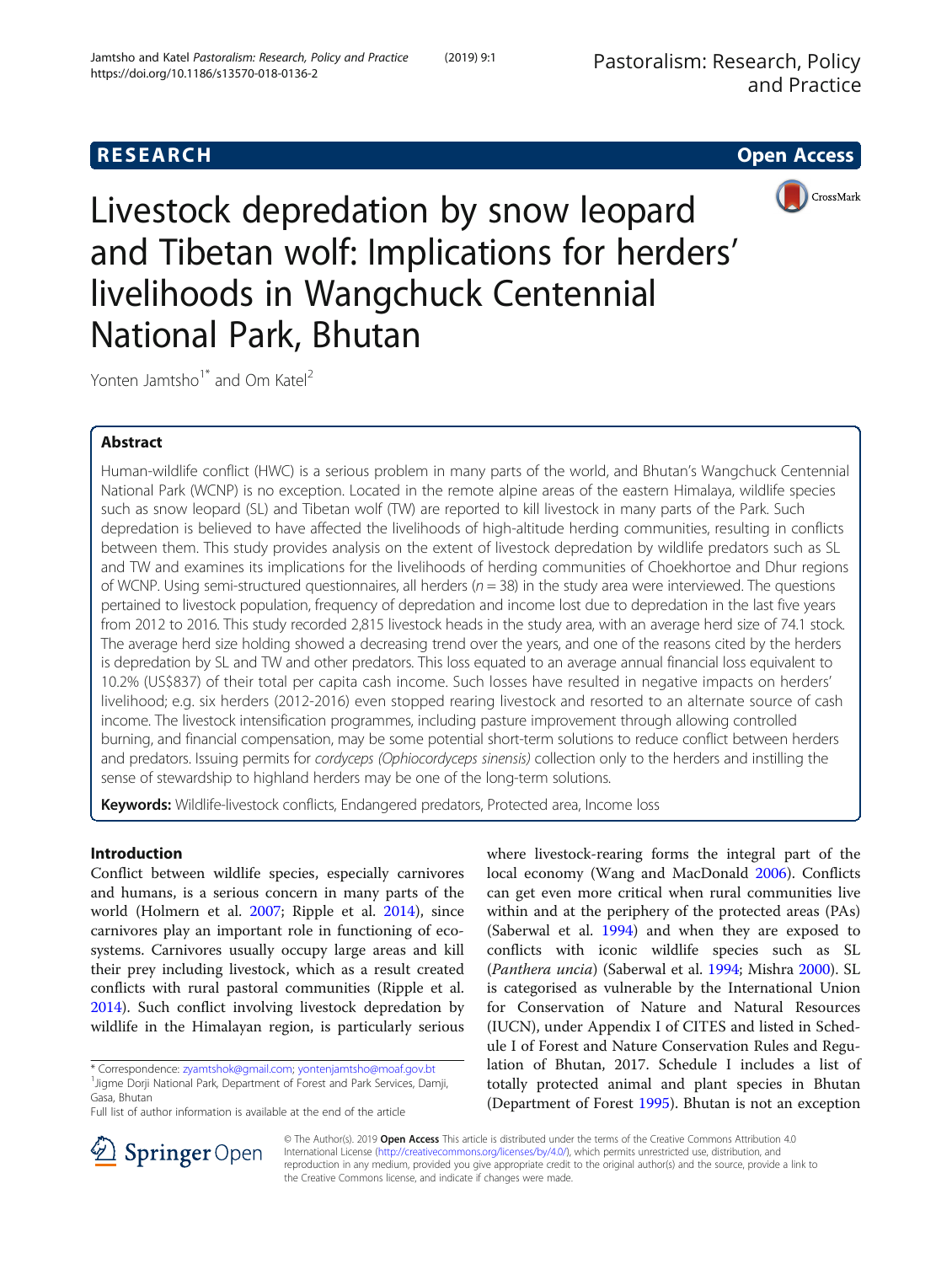to such conflicts as local rural pastoral communities live within the PAs (Sangay and Vernes [2008](#page-9-0), [2014\)](#page-9-0) and these communities are highly dependent on the natural resources for their livelihoods (Katel et al. [2014\)](#page-9-0). In fact, human-wildlife conflict (HWC) in Bhutan is increasing significantly, and this could be due to the fact that almost all the PAs support some form of land use, such as crop farming and livestock rearing (Wang [2004](#page-9-0)). While people live in the PAs this would increase the chances of them being exposed to the wildlife species, resulting in conflicts (Jackson and Wangchuk [2004;](#page-9-0) Fox et al. [2002\)](#page-9-0) as PAs form the habitat and/or a migratory route (Jamtsho and Wangchuk [2016](#page-9-0)) for wildlife species. There are studies on large carnivores (Sangay and Vernes [2014](#page-9-0)), wild dog (Katel et al. [2014\)](#page-9-0), human-elephant conflict (NCD (Nature Conservation Division) [2018](#page-9-0)), National SL Survey (DoFPS (Department of Forests and Park Services) [2016\)](#page-8-0) and human-bear conflict (Jamtsho and Wangchuk [2016](#page-9-0)); however, there is sparse information on HWC pertaining to SL and Tibetan wolf (TW).

SL is found in the high mountains of central and south Asia with a total potential habitat of about  $1,835,000 \text{ km}^2$ in the elevation range of 3000 to 5500 m (Schaller [1977](#page-9-0); McCarthy and Chapron [2003\)](#page-9-0). The population of SL is found to be decreasing mainly due to retaliatory killing, poaching for wildlife trade, habitat degradation and prey depletion (McCarthy and Chapron [2003;](#page-9-0) Jackson et al. [2008\)](#page-9-0). In Bhutan, SL is found in the high altitude areas of Wangchuck Centennial National Park (WCNP), Jigme Dorji National Park, Jigme Khesar Strict Nature Reserve, Jigme Singye Wangchuck National Park, and northern part of Paro which connects to other habitat in the region (DoFPS (Department of Forests and Park Services) [2016](#page-8-0); Ministry of Agriculture and Forests [2017\)](#page-9-0).

TW (Canis lupus chanco) is a carnivore species belonging to a subspecies of gray wolf and found in Tibet and the Himalayan regions of India and Nepal (Mech and Boitani [2010](#page-9-0)). TW is listed as species of least concern in IUCN although its presence is found to be rare in the Himalayan region (Mech and Boitani [2010](#page-9-0)). Shrestha [\(2013](#page-9-0)) reported the presence of TW in Bhutan for the first time and that too from WCNP. Earlier TW was reported from Trans-Himalayan regions of India such as Ladakh in Jammu and Kashmir, Lahaul and Spiti in Himachal Pradesh, northern Sikkim and Uttarakhand (Rodgers and Panwar [1988](#page-9-0); Chundawat and Qureshi [1999](#page-8-0)).

In the Indian Himalaya and Nepal Himalaya, the presence of SL and TW added to the conflicts with local pastoral communities in addition to the already persistent conflicts with other large carnivore species tiger, dhole, wild dog and Asiatic black bear - (Bhattacharya and Sathyakumar [2010;](#page-8-0) Chhetri et al. [2017](#page-8-0)). One of the

most commonly stated reasons for conflicts is the habitat overlap of the wildlife species which could have led to competition for prey between them (Jumabay-Uulu et al. [2013;](#page-9-0) Wang et al. [2014](#page-9-0)). Habitat overlap also means competition for more prey species for survival, and in the case of such competition, it may result in livestock depredation. The livestock depredation by SL leading to loss of local economy is already documented (Suryawanshi [2013](#page-9-0)). The losses of livestock due to SL and TW depredation, in the Himalayan region, are considerable where the rate of depredation ranges from 3 to 18% annually (Oli [1994](#page-9-0); Namgail et al. [2007\)](#page-9-0). According to Namgail et al. ([2007\)](#page-9-0), in Gya-Miru Wildlife Sanctuary in Ladakh, India, alone, 60% of the total livestock losses due to predators were comprised of domestic goats (Capra aegagrus hircus) (32%), sheep (Ovis aries) (30%), yaks (Bos grunniens) (15%) and horses (Equus caballus) (13%). Similarly, in Hemis National Park of Ladakh, 90% of livestock killed were goats and sheep; however, adult yaks are rarely depredated except by large packs of dhole (*Cuon alpinus*) and large predators like leopards (Panthera pardus) and tigers (Panthera tigris) (Bhatnagaer et al. [2000](#page-8-0)). SLs are reported to predate relatively more on horses than other livestock (Mishra [1997;](#page-9-0) Oli [1994](#page-9-0); Jackson and Wangchuk [2004\)](#page-9-0). The horses are important to the local rural people as they are used for transportation of goods in an area inaccessible to motor transport.

The HWC was also commonly found in WCNP because communities are relatively more exposed to wildlife species such as SL, TW and other species (Sangay and Vernes [2014\)](#page-9-0) as they live in and around the national park. According to Kinga ([2014](#page-9-0)), six predators including SL and TW reportedly killed 521 livestock from 2009 to 2013 in WCNP. Among those killed were yaks, horses, ox (Bos taurus) and sheep in the percentages of 90.6, 1.5, 0.2 and 7.7 respectively. While there are studies on HWC pertaining to other wildlife species (Wang and Macdonald [2006;](#page-9-0) Sangay and Vernes [2014](#page-9-0)), the conflict pertaining to SL and TW wildlife species is not clearly known despite their presence in Bhutan over a long time. Therefore, a clear understanding on the extent of conflicts between the pastoral communities and the wildlife species involved is essential for framing suitable species conservation and rural human development. It is known that livestock depredation in the higher elevation is mainly caused by SL and TW (Jamtsho and Wangchuk [2016](#page-9-0)); however, the extent of losses that caused the pattern of depredation is not yet understood. Scarce information means that details are lacking about various aspects of the conflict and this compromises implementation of effective, relevant and specific solutions to reduce the conflicts.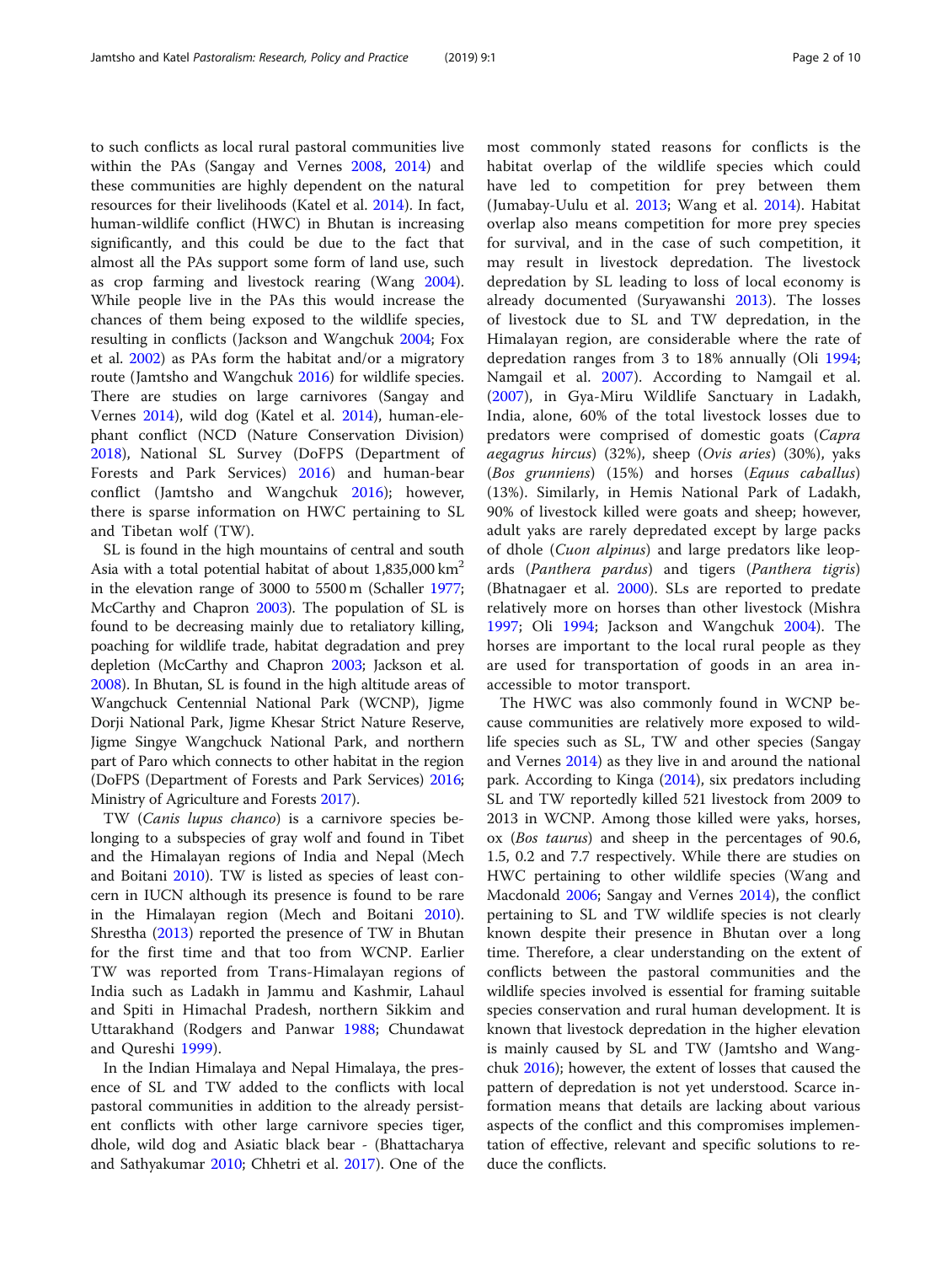Therefore, this study intends to analyse the extent of livestock depredation by SL and TW and implications for herders' livelihoods in WCNP, in particular to understand the difference in depredation according to seasons and age groups of livestock.

## Methods

### Study area

The central part of WCNP was selected as a study area, with a total area of  $1275 \text{ km}^2$ , which encompasses  $25.9\%$ of the park area (Figure 1). WCNP was declared as a PA in 2008 and is the largest PA of the country with a total area of 4,914  $\rm km^2$ . The park is the latest addition to Bhutan's PA system. Located in north-central Bhutan (27° 48′ N, 90° 39′ E), WCNP provides for much needed ecological connectivity in the Bhutan Himalaya, linking JDNP to the west and Bumdeling Wildlife Sanctuary (BWS) to the east. Permanent snow-covered mountains such as Gangkar Puensum, Rinchen Zoegila and Jazayla exist in the park, and their glaciers serve as water towers

to Bhutan's major river systems including Punatsangchu, Mangdechu, Chamkharchu and Kurichu. Maximum and minimum temperatures recorded during this study were 10 °C and − 20 °C, respectively. As with the other regions in the Himalaya, there is a pronounced seasonality in climatic pattern. Winter normally starts from November and lasts until February and is generally cold and dry. Snow and ice start to thaw in March and April. The major land cover consists of 27% snow cover, 22% rock outcrops, 18% shrubs, 12% meadows, 12% blue pine forest, 5% mixed conifer forest and remaining with moraines, lakes and agriculture land. Map data source: GIS unit, Forest Resource Management Division, Department of Forests and Park Services, Ministry of Agriculture and Forests, Bhutan.

The study specifically targeted 38 herders who mainly depend on yak husbandry, and practise a long-established traditional seasonal migratory pattern. After completion of winter months, herders migrate up to alpine pastures before the onset of summer and graze their livestock in

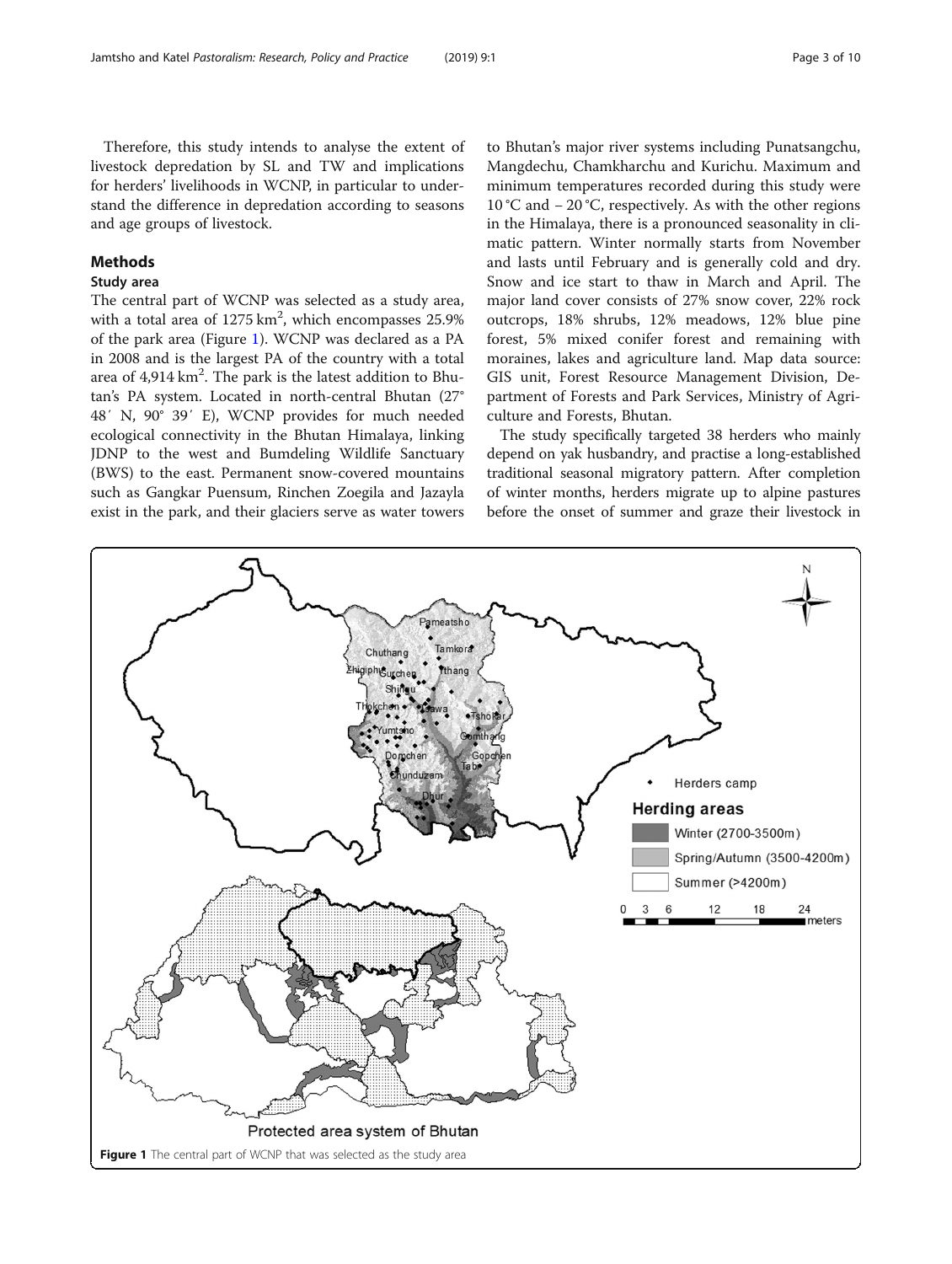alpine areas until autumn, then descend down to wintering pastures following the same route. This demands a high degree of cooperation among herders as most use the same route for migration and some even share the pasturelands. Each herder possesses an exclusive use-right for the designated grazing grounds (tsamdro<sup>1</sup>), and they move their herds three to eight times during the grazing period. As the herders seasonally move their livestock along the altitude gradients from as low as 2,500 to 4,500 m, the livestock are depredated by different predators while migrating along the migratory route, both during ascent and descent along the elevation gradient in different seasons. All herders graze their livestock in both natural and tethered pastures during the day. During the night, they pen their livestock, mostly keeping them unattended. Normally, the milking yaks are tethered; the adult male yaks are released for free grazing and younger ones are pen their herd. Besides livestock husbandry, the cordyceps (caterpillar fungus) collection and sale contributes substantially to herders' cash income, although the income from corydceps is not always reliable. Therefore, the herders treat yak herding as a regular activity and cordyceps collection and sale as only seasonal and a secondary option.

### Stratification and data collection

The study area was stratified into two regions namely Dhur and Choekhortoe. The stratification was done because these two regions are isolated from each other and their grazing and resource collection sites are delineated since ancestral times. Dhur has two villages consisting of 17 herders who do not own registered land and are therefore totally dependent on yak and sheep husbandry. Choekhortoe has seven villages with 21 semi-nomads who rear yaks and also conduct off-herd activities. The survey took into account all 38 herders of WCNP and had the opportunity to meet heads of all herds. The questions asked includes household demographics, number of livestock owned, herding pattern, livelihood strategies, number and type of livestock lost to predation and income lost from depredation. The standard pre-tested questionnaires were administered to collect the data. Moreover, interviews were all conducted by WCNP park staff who have worked with these communities for several years. This is expected to minimize likelihood of receiving inaccurate responses. Demographic and livelihood data were cross-validated with the district veterinary office of Bumthang Dzongkha.<sup>2</sup> The information on livestock lost to predation and the herding practices was validated with the records maintained at the park head office.

### Data analysis

Descriptive statistics were used to describe the mean livestock holdings and depredation rate. Levene's test was used to verify equality of variance in the samples (homogeneity of variance) of livestock holding between two different regions. As the data was normal, ANOVA was used to compare the mean between severities of conflicts in different locations. One-sample  $t$  test was used to check the difference in numbers of livestock from 2012 to 2016 as it helped to compare between the group means of each year. Correlations were applied to determine the relationship between conflict seasons and herd migration periods, severity of conflict and choice of age by predators. Kruskal-Wallis test was used to see the difference in income between the two different villages.

### Results

### Demographic characteristics

The socio-demographic characteristics of the respondent (Table 1) show that there is no significant difference in respondent's age between the two regions (i.e. Choekhortoe and Dhur),  $F(1) = .042$ ,  $p > .05$ , which helped in making fair comparisons between the regions. There is however significant difference in the total members per household,  $Z = -5.051$ ,  $p < .05$ , and actual members living per herd,  $Z = -5.391$ ,  $p < .05$ , in the two regions, which indicates that there were differences in the number of family members engaged in daily household activities - families with more members could guard and supervise their livestock more than families with lesser members.

#### Source of household income

The herders have multiple sources of income, though mainly dependent on yak husbandry and cordyceps collection and sale. In general, 94.7% of the herders consider livestock as a primary source of income and cordyceps collection and sale as a secondary source of income for their families. However, 5.3% of herders consider cordyceps collection and sale as the main source of annual income. Some 67.7% of the herders practise backyard farming to obtain basic agriculture products. None of the herders in the study area farm to sell products. Some 63% of herders also collect alpine medicinal plants in small quantities for self-consumption. Occasionally, herders also take the opportunity to transport tourist products (food, cooking utensils, tents, personal baggage) when tourists come hiking in their areas.

Annually, herders in Choekhortoe earned a total of US \$36,992 (\$1,760 per herder) while Dhur earned US

Table 1 Socio-demographic characteristics

| Region                             | No. of herders       |        | Aae | Mean                            | Mean herd<br>median household members |  |
|------------------------------------|----------------------|--------|-----|---------------------------------|---------------------------------------|--|
|                                    | Male                 | Female |     | members                         |                                       |  |
| Choekhortoe 17 (80.95%) 4 (19.05%) |                      |        | 47  | $6.6 (\pm 2.3)$ $3.3 (\pm 1.1)$ |                                       |  |
| Dhur                               | 10 (58.8%) 7 (41.2%) |        | 44  | $8.5 \pm 2.6$ 4.4 ( $\pm$ 1.7)  |                                       |  |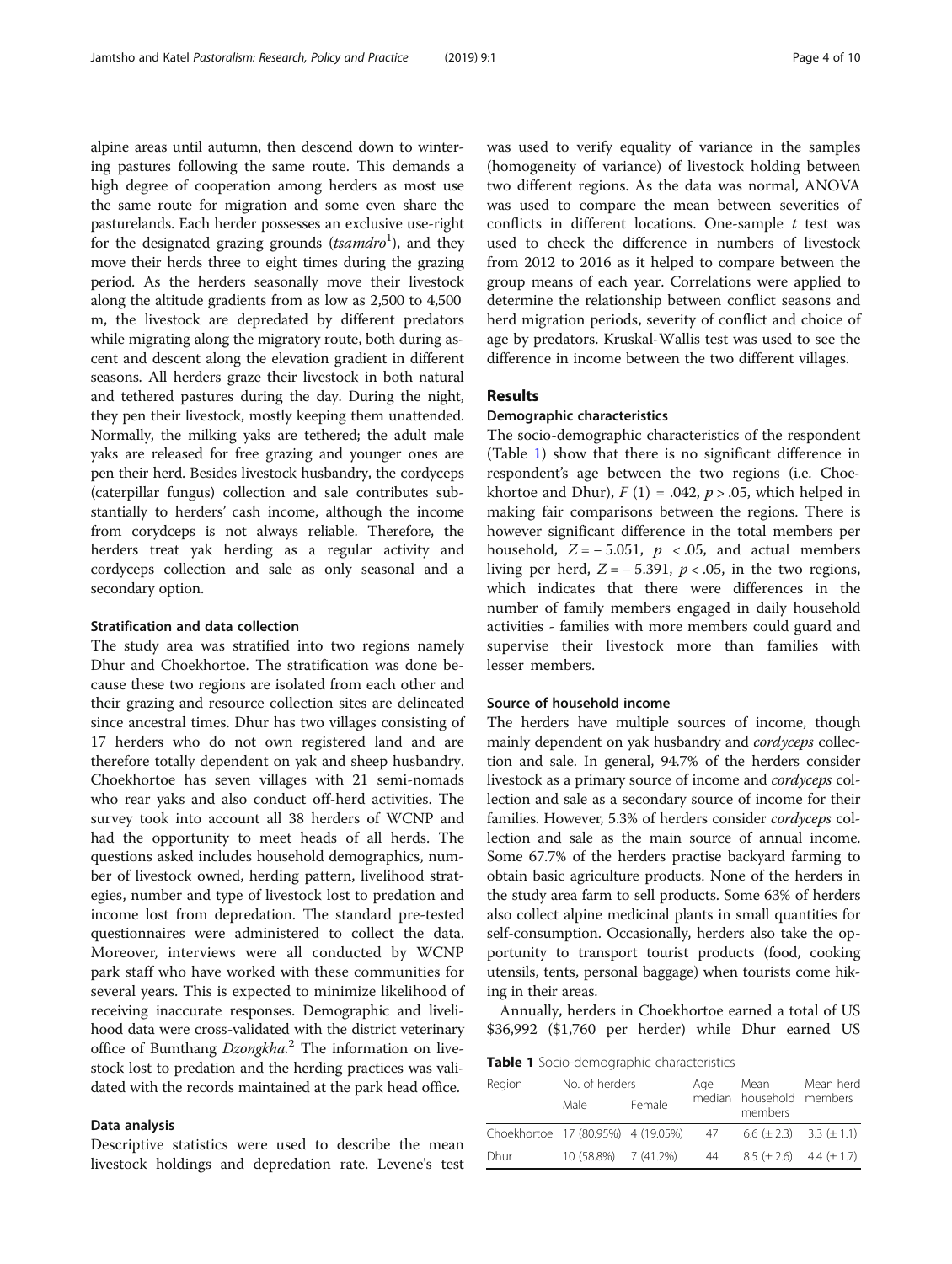Table 2 Economic valuation

| Product                    | Choekhortoe |                   | Dhur    |                   |  |  |
|----------------------------|-------------|-------------------|---------|-------------------|--|--|
|                            | Sum(5)      | Mean $(m)$        | Sum(5)  | Mean $(m)$        |  |  |
| <b>Butter</b> <sup>a</sup> | 8555        | $407 + 389$       | 6925    | $407 \pm 969$     |  |  |
| Dry cheese <sup>b</sup>    | 25,979      | $1237 + 898$      | 13,366  | $786 + 545$       |  |  |
| Hair products <sup>c</sup> | 633         | $30 + 34$         | 487     | $28 \pm 78$       |  |  |
| Meat <sup>d</sup>          | 1669        | $79 + 94$         | 1626    | $95 + 216$        |  |  |
| Tail <sup>e</sup>          | 155         | $7 \pm 9$         | 54      | $3 + 5$           |  |  |
| Cordyceps <sup>t</sup>     | 129,461     | $6,164 \pm 2,231$ | 121,153 | $7,126 \pm 3,860$ |  |  |
| Total                      | 166.455     | 7926              | 143,615 | 8.447             |  |  |

Average annual income per herd:  $$8,159 \pm 3,150$ 

Product prices were calculated based on the estimated local average local price in 2016:

<sup>a</sup>\$5/kg

 $b$ \$4.3/24 pcs

<sup>c</sup>Includes sale of rope, bag, raincoat (cost estimated in lump sum)

<sup>d</sup>\$9.2/kg (dry)

<sup>e</sup>\$15.3/tail (small) \$23/tail (large)

f \$13,846/kg

\$22,458 (\$1,320 per herder) from the sale of livestock products (Table 2). The average cash income from livestock between the two regions showed no significant difference,  $H(2) = 2.950, p > .05$ .

From cordyceps collection and sale, Choekhortoe earned US \$129,461 (\$6,164 per herder) and Dhur earned US \$121,153 (\$7,126 per herder). The income from cordyceps business contributed significantly  $(r_s)$  $= .84$ ,  $p < .001$ ) to the total annual income of herders.

On the combined analysis, the annual average income for herders is found to be US  $$8,159 \pm 3,150$ . The annual average income estimated for the herders of Dhur is US \$7,926 and for Choekhortoe is \$8,447. There was significant association between income from livestock and total livestock holding owned,  $r_s = .4.34$ ,  $p < .05$ , indicating that more number of livestock owned led to increased annual income. However, the two regions did not vary significantly in their overall average annual income,  $H(2) = .062$ ,  $p > .05$ .

#### Livestock holdings

In 2016, the respondents reared a total of 2,815 head of livestock with an average herd size of 74.07 head of stock (Table 3). Ownership of livestock by households

Table 3 Livestock composition

was highly skewed (range 26–143 stock per household). All herders reared yak and horses and 29 herders also kept dog and 3 herders also reared sheep. However, none of herders reared local cattle.

Choekhortoe 's 21 herders had a total livestock population of 1,593 head, and Dhur consists of 17 herders with total livestock population of 1,222 head. In both regions, yaks are the most dominant livestock and dog is the least numerous domestic animal.

### Livestock population trend (2012–2016)

The total livestock holding in the study area decreased from 2,995 head  $(78.8 \pm 78.8)$  in 2012 to 2,815  $(74.07 \pm 1)$ 28.2) in 2016. In Chokhortoe alone, the total livestock population decreased from 1,663 heads  $(79.19 \pm 28.7)$  in 2012 to 1,593 heads (75.86 ± 27.1) in 2016, while in Dhur, it decreased from 1,332 (78.35 ± 36.5) in 2012 to 1,222 (71.9 ± 30.23) in 2016. The decrease in livestock population was mainly due to a decline in the number of yak herders from 44 in 2012 to 38 herders in 2016. The 92% of herders reported that decline in number of herders is mainly aggravated by an increase in depredation by wild predators over the years and remaining 8% reported that decline is mainly due to grazing problems, livestock diseases and also due to livelihood being substantiated by cordyceps collection and sale.

#### General livestock predation

In the past five years (2012–2016), 666 livestock lost to predators included 625 yaks, 34 sheep and 7 horses. The average annual losses for yaks, sheep and horses were recorded as 3.3, 0.2 and 0.36 heads per herd respectively. SLs and TWs were responsible for the maximum predation, being blamed for 32.6% and 24.2% respectively, while tiger, wild dog and black bear (2.3%, 17.8% and 23.1% respectively) were claimed to be responsible for the remaining 43.2% of livestock loss. The majority (55.3%) of livestock killed were adults, and the remainder killed were 37.6% young and 6.8% yak heifer. Specifically, 64% of SL kills were young livestock, 27.9% kills were adults and only 8.1% were heifers. In contrast, TW killed 73.4% adult livestock, 21.9% young and 4.7% yak heifers. It was

| Region               | Ν  | Yak   | Horse | Sheep | Dog  | Total |  |
|----------------------|----|-------|-------|-------|------|-------|--|
| Choekhortoe          | 21 | 1420  | 37    | 107   | 29   | 1593  |  |
| Dhur                 |    | 1029  | 75    | 90    | 28   | 1222  |  |
| Total                | 38 | 2449  | 112   | 197   | 57   | 2815  |  |
| Average <sup>a</sup> |    | 64.45 | 2.95  | 5.18  | 1.5  | 74.07 |  |
| % of the herd        |    | 86.99 | 3.97  | 6.99  | 2.02 | 100   |  |

N-number of herders in the study region

<sup>a</sup>-Average number of livestock's held by herd

average calculated from all herd including those that kept none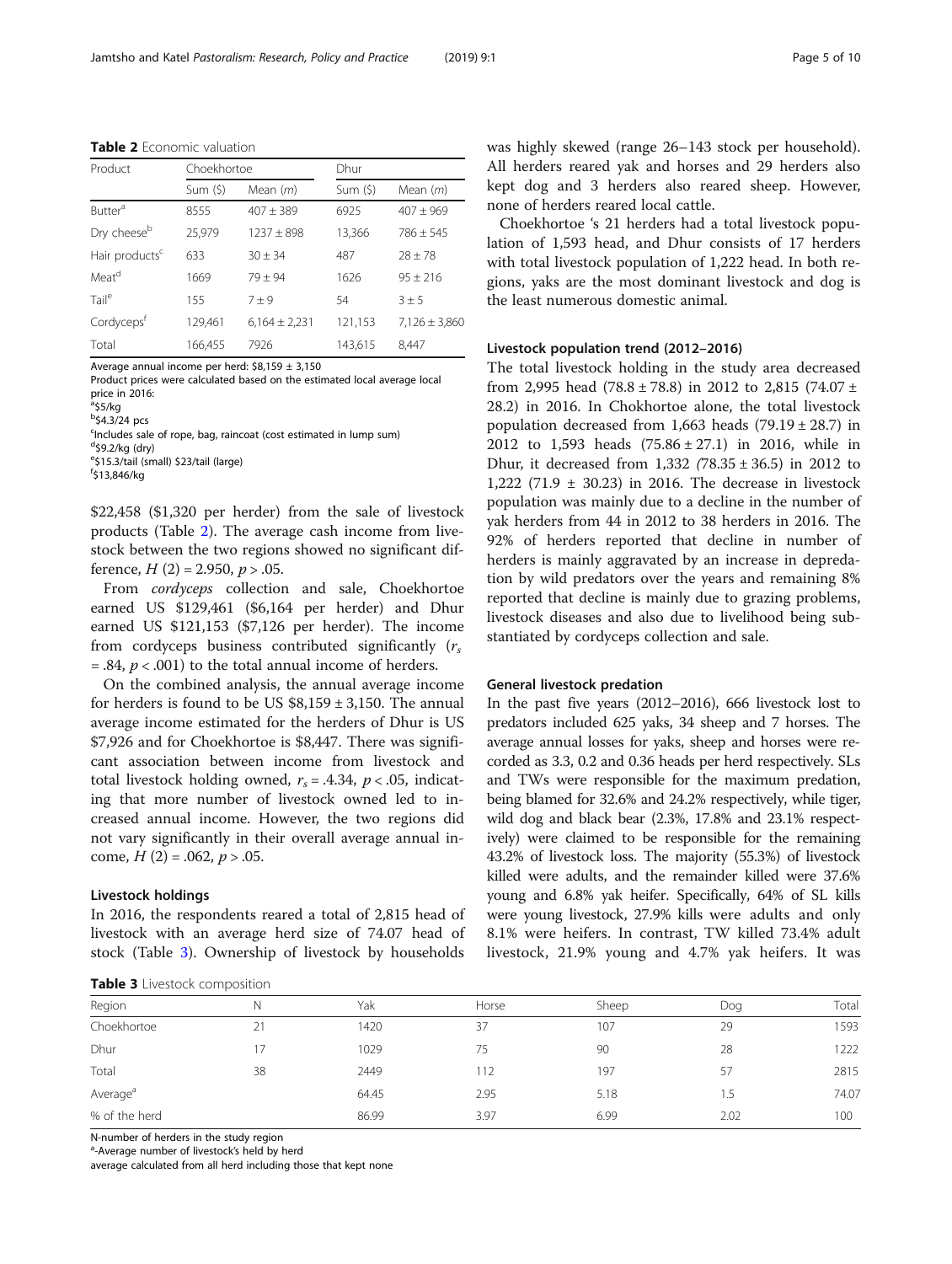found that there is a significant association between the predator and the choice of age  $(r_s = .257, p < .05)$ .

The 67% of total yak kills are from Choekhortoe and only 32% from Dhur. However, sheep kills are all reported from Dhur, accounting for an average herd loss of  $4.9 \pm 3.3$  sheep per herd. In addition, 71.4% horse kills are from Dhur while 28.5% from Choekhortoe. There is a significant difference in the mean livestock depredation between the two regions  $(t = -10.8, p < .05)$ .

### Depredation time

In all, 70.5% of total kills were in summer and 19.2% during winter. The autumn and spring times had less depredation rates with 7.6% and 2.7% respectively. A total of 84.5% of the attacks in Choekhortoe happened in summer and only 6.9% during winter. The remaining attacks were during autumn (5.7%) and spring (2.9%). In Dhur, summer and winter had equal frequencies of attacks (43.3% each). Autumn had 11.1% and spring with only 2.2%. The depredation of yaks by TW and SL occurred from spring to autumn, coinciding with livestock grazing in alpine pastures, while livestock depredations by wild dog and tiger occurred mostly in winter when livestock migrate to winter pastures in lower latitudes. There was a strong association between the predator and the choice of season for attacks ( $r_s = .279$ ,  $p < .05$ ).

The time of kill by predators mostly happened during the night in Choekhortoe (68.4%) and the single bigggest time of attack in Dhur was day time (41.4%). However, a considerable number of respondents did not know the exact time of attacks in both regions. The relationship between the preferences of time by predators in both regions was also not significant ( $r_s = .029$ ,  $p > .05$ ).

### Income loss due to depredation from 2012 to 2016

The total yak loss attributed to SL in the previous five years is \$22,392 (\$117/year which is 1.4% of the herders' total annual income), of which maximum loss occurred in 2015 and minimum in 2013 (Table 4). TWs were responsible for total yak depredation worth \$53,862 that amounted to \$283 per herd and 3.5% of herders' total annual income. Tiger, black bear and wild dog were collectively held responsible for the depredation of yaks worth \$80,985. Overall, each herder household lost an estimated monetary value worth \$837 from depredation, which is equivalent to 10.2% of the annual household cash income.

### **Discussion**

The livestock herding practices in Bhutan have existed since time immemorial. In fact, farming and animal husbandry have become important components of the Bhutanese economy, providing employment and livelihoods for approximately 69% of the Bhutanese population and contributing substantially (33%) to the gross domestic product (Sangay and Vernes [2008\)](#page-9-0). Livestock herding forms one of the most important sources (Wang and Macdonald [2006](#page-9-0)) of income for Bhutanese living in rural areas. In rural Bhutan, herders practise open grazing in the forest or in pastures almost all year round. One of the most crucial issues for this herding population, including other farmers, is the human-wildlife conflict due to depredation of livestock by wildlife species. In recent periods, human-wildlife conflict in Bhutan has increased (Wang and Macdonald [2006\)](#page-9-0).

Compared to many other places in the Himalayan region, herders in the study site rear livestock with an average herd size of 74 stock, which is more than twice as large as Phu valley and three times as large as Manag of Nepal (Wegge et al. [2012\)](#page-9-0). Relatively, the larger herd sizes in Bhutan are associated with the availability of grazing areas and high dependence of herders on livestock husbandry. Herders in Bhutan practise the traditional migratory (Shrestha [2013](#page-9-0)) herding pattern that demands a high degree of cooperation

Table 4 Economic valuation of reported livestock kill by predators in the study area

| Year                | Snow leopard |          | Tibetan wolf |        | Tiger          |             | Wild dog |                | Black bear   |        | Total          |              |        |      |             |        |
|---------------------|--------------|----------|--------------|--------|----------------|-------------|----------|----------------|--------------|--------|----------------|--------------|--------|------|-------------|--------|
|                     | Yak          | Sheep    | Horse        | Yak    | Sheep          | Horse       | Yak      |                | Sheep Horse  | Yak    |                | Sheep Horse  | Yak    |      | Sheep Horse |        |
| 2012                | 2,638        | 431      | 0            | 14,862 |                | 0           | 462      |                |              | 8,923  |                |              | 8,554  | 308  |             | 36,177 |
| 2013                | 1,292        | 62       | 692          | 11,415 |                | 46          | 923      |                |              | 7,538  |                |              | 5,031  |      |             | 27,000 |
| 2014                | 4,754        | 154      | 154          | 12,215 |                | 0           | 5,077    |                |              | 6,185  |                |              | 10,077 |      |             | 38,615 |
| 2015                | 8,692        | $\Omega$ | 0            | 7.277  |                | 0           | 462      |                |              | 5,400  |                |              | 9,108  |      |             | 30,938 |
| 2016                | 5,015        | 92       | $\mathbf{0}$ | 8,092  |                | 0           | 462      |                |              | 1,800  |                |              | 10,985 |      |             | 26,446 |
| Total loss          | 22,392       | 738      | 846          | 53,862 |                | 46.15 7,385 |          |                |              | 29,846 |                |              | 43,754 |      |             |        |
| Annual loss         |              |          |              |        |                |             |          |                |              |        |                |              |        |      |             |        |
| Amount per herd     | 117.8        | 3.9      | 4.4          | 283.5  | $\overline{0}$ | 0.2         | 38.9     | $\overline{0}$ | $\mathbf{0}$ | 157.1  | $\overline{0}$ | $\mathbf{0}$ | 230.3  | 1.6  |             | 837.7  |
| % of total herd     | 14.1         | 0.46     | 0.52         | 33.8   |                | 0.03        | 4.6      |                |              | 18.8   |                |              | 27.5   | 0.19 | 0.00        | 100    |
| % per capita income | 1.44         | 0.05     | 0.05         | 3.47   |                | 0.00        | 0.48     |                |              | 1.93   |                |              | 2.8    | 0.01 |             | 10.25  |

Value: amount loss (US\$) due to depredation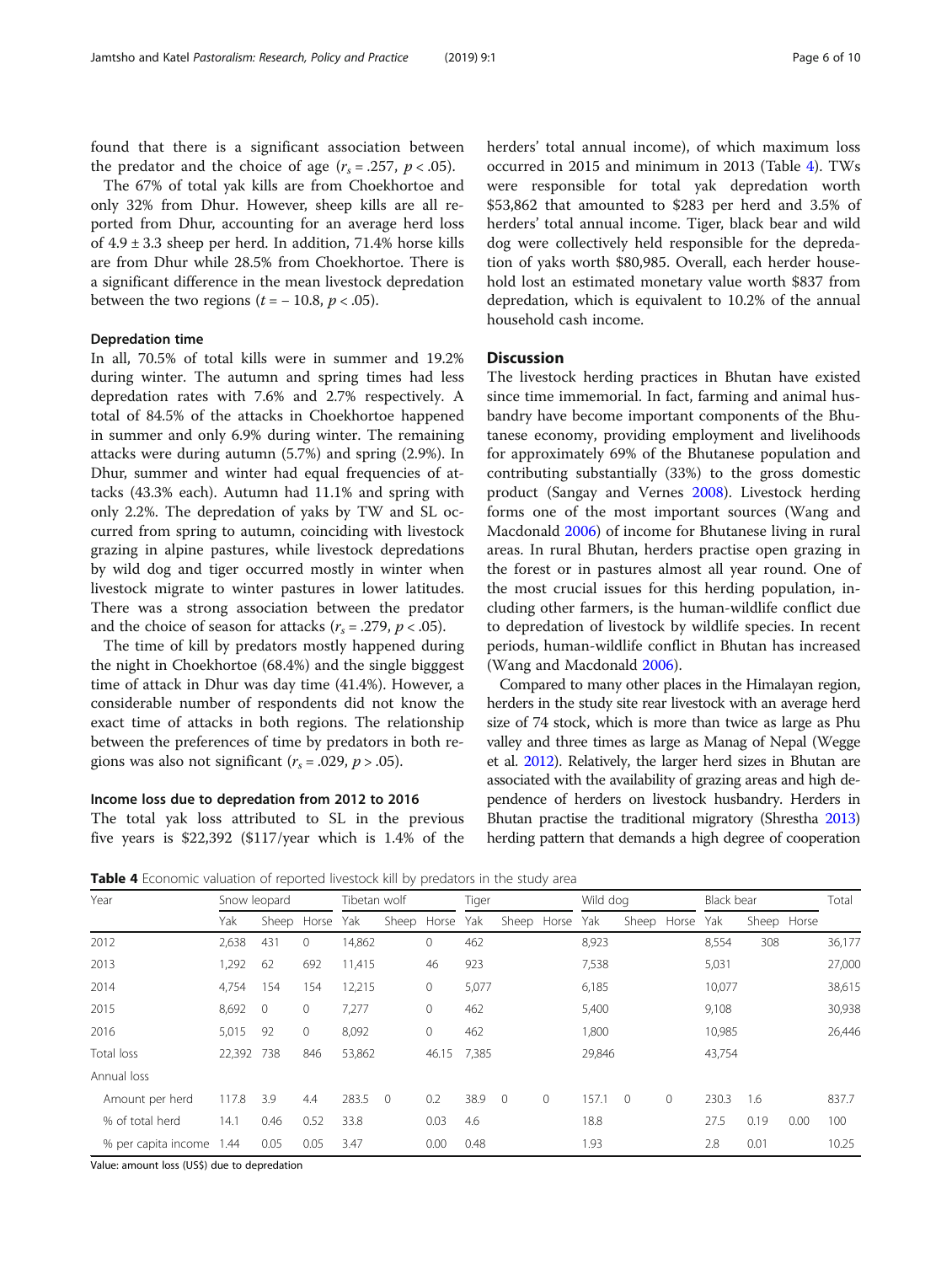among herders, both in sharing pasturelands and protecting their livestock from wild predators. The herding pattern in the study area has been described as transhumance (Shrestha [2013](#page-9-0)), as herders rotate their stock from summer to winter pastures along the altitudinal gradient, taking livestock to higher elevation during summer and bring down in winter; this cycle is repeated every year.

Herders in Bhutan take their livestock to their registered grazing ground called tsamdro. Each herder possesses an exclusive use-right for the designated tsamdros and herders are expected to graze their livestock in their registered respective tsamdro. Depending on the availability of forage in the pastures, herders move their herds three to eight times during the grazing period. In each *tsamdro*, they spend from one to three months depending on the season. Herders maintain the tsamdro by occasionally burning the pastures. This is carried out to maintain or improve quality of forage and suppress the growth of unpalatable plants.

Such herding practices of migrating herds to higher and lower elevations and including the maintenance of pastureland is very similar to that of some groups of herders in Qilianshan of Gansu Province in China (Alexander et al. [2015](#page-8-0)). While herding livestock, the depredation of livestock by wildlife species, shortage of pasture land and animal diseases are some of the problems faced by the herders in our study area. The grazing problem rose after the establishment of WCNP in 2008 owing to a complete ban on burning of pasturelands. The park officials patrol the area occasionally to supervise the pastureland and other wrong-doings in the park. The burning ban in the grazing area in Qilianshan in China has also led to problems (Alexander et al. [2015](#page-8-0)). The correlation between incidences of animal diseases and herding practices warrants a further study. However, by looking at the number of cases mentioned in our case study, the problem of animal disease is not as severe as that in the Sanjiangyuan region of the Tibetan plateau, where disease caused about four times the number of the alleged livestock losses as compared to depredation by SLs (Li et al. [2013](#page-9-0)). Even in Qilianshan in China, natural disasters and diseases were responsible for 65% and 63% of livestock loss respectively (Alexander et al. [2015](#page-8-0)). The fewer number of disease cases could be due to continuous effort and supervision from the district veterinary office in our case study area. The depredation by wildlife is treated as the most severe problem, which has led to a decline in herders and livestock population in the study area.The herders in the study area have several sources of income, mainly dependent on livestock husbandry and *cordyceps* collection and sale. They consider livestock herding as the prime source of income besides the fact that cordyceps collection and sale contributes more to their annual income, because they found cordyceps collection and sale production and price not reliable. Moreover, cordyceps are considered as state resources and any eligible collectors can come and collect, which is why the numbers of collectors have increased drastically over the years.

This study recorded a decline of six herders from 2012 to 2016. WCP (WangchuckCentennial Park) ([2008](#page-9-0)) reported the decline in 10 yak herders in 10 years in Choekhor  $gewog<sup>3</sup>$  and 17 yak herders in five years in 2014 (Kinga [2014\)](#page-9-0). The drop in the numbers of yak herders is aggravated by the increase in depredation of yaks by wild predators and also due to livelihoods being supplemented by cordyceps collection and sale. The households with fewer heads sold their yaks to the neighbours, as migrating around the year between the pastures became uneconomical. There is a high correlation between total income and income from cordyceps business, indicating that cordyceps business contributed significantly to the total income of herders. This finding is consistent with that of Wangchuk et al. ([2013\)](#page-9-0) in the WCNP and Qinghai-Tibet plateau (Winkler [2008](#page-9-0)) that sale of *cordyceps* contributed a major share to the collectors' annual income.

The mean annual income of herders (US\$8,839 per herd) is found to be relatively higher than the income of the farmers and herders (US\$250) in Jigme Singye Wangchuck National Park (JSWNP) and the income (US\$900) in Toebesa gewog of Punakha dzongkhag (Wang and Macdonald [2006;](#page-9-0) Katel et al. [2014\)](#page-9-0). This is because the income for herders in WCNP is greatly supplemented by cordyceps collection and sale, which is not the case for herders and farmers in JSWNP and Tobesa gewog. Cordyceps collection and sale is more profitable than herding livestock. The average annual income from sale of cordyceps in the study area is 18 times higher than earlier reported by Wangchuk et al. ([2013](#page-9-0)) in the same study area. The difference in the annual income from the same study area is that the result reported by Wangchuk et al. ([2013](#page-9-0)) is for all the people who were collecting and selling while the result in this study is reported only for herders. With more access and collection experiences, herders are presumed to be collecting in more quantities than other people who are also collecting and selling in the same study area. The increase in mean cash income could also be due to the increase in market prices in recent years, for example by eight times between 1998 and 2008 in Qinghai, China. The highest quality can retail up to US\$100,000/kg and the lowest quality at US\$8,000/kg (Alexander et al. [2015\)](#page-8-0).

The results showed that 666 livestock were depredated in the last five years (from 2012 to 2016), and the main predators were SL and TW. The high predation levels on livestock by SL and TW have also been reported from other parts of their range as well (Schaller [1977](#page-9-0); Fox and Chundawat [1988](#page-9-0); Mallon [1988](#page-9-0); Oli et al. [1994](#page-9-0);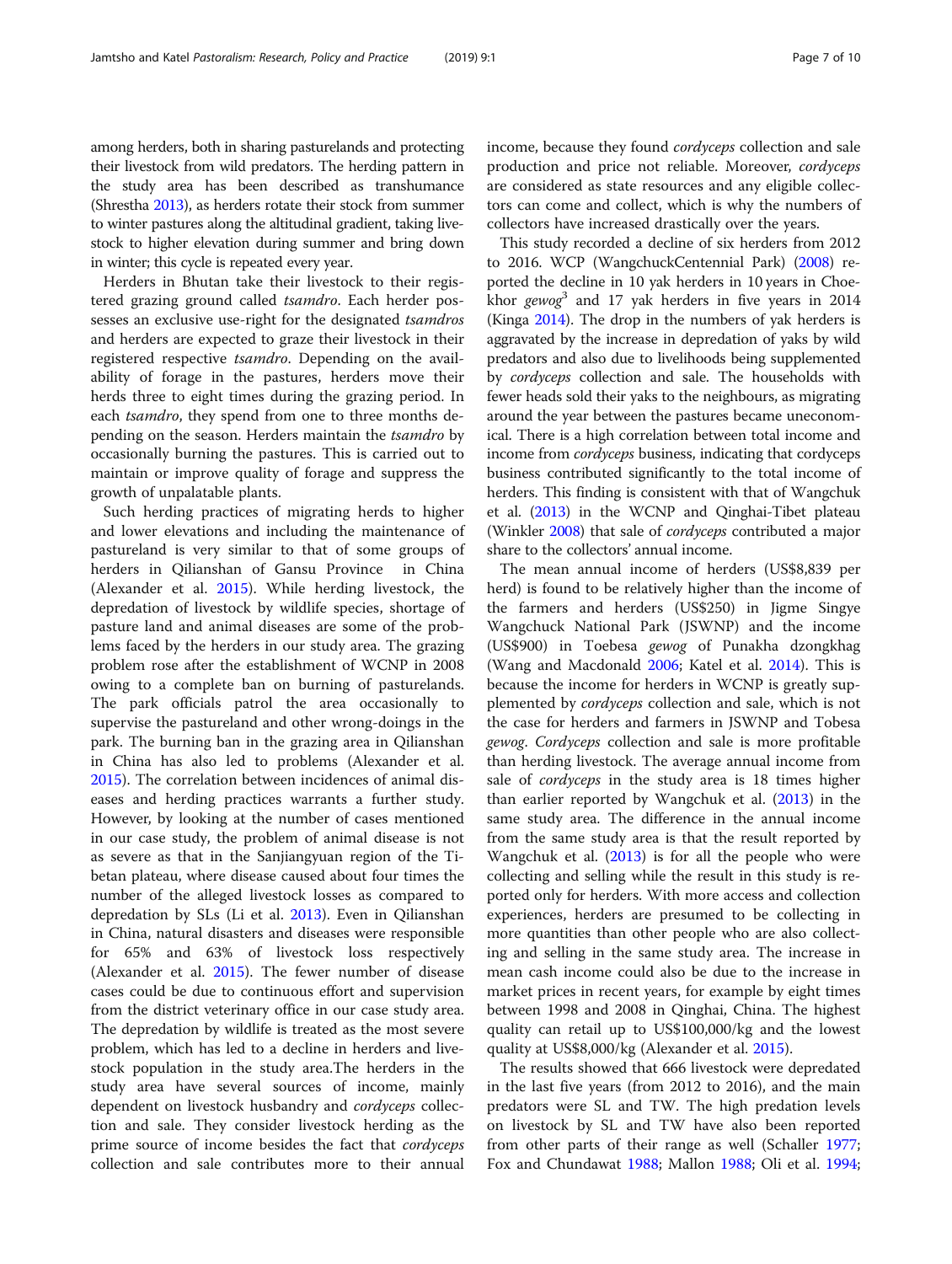Nowell and Jackson [1996](#page-9-0)). The livestock kill can vary by site, livestock type and presence and absence of herder and also the presence or absence of predators (Jackson [1999](#page-9-0)). For instance, the greatest proportions of livestock kills in the lower elevation region of WCNP are by black bear (Jamtsho and Wangchuk [2016\)](#page-9-0).

The average loss per herd per year in study area is 3.26 head which is relatively higher than that of JSWNP where the mean loss per household was 1.29 head of livestock (Wang and Macdonald [2006](#page-9-0)) and Toebesa gewog of Punakha dzongkhag where the reported mean loss is 0.21 head of cattle per household (Katel et al. [2014](#page-9-0)).

The difference in mean could be explained by the difference in the number of livestock holdings, livestock herding practices and availability of prey species. WCNP has an average livestock holding of 74 stock per herd, while in Tobesa gewog, it has only 3 stock per household. This is because all respondents in WCNP are nomads who depend entirely on livestock husbandry where as in JSWNP and Tobesa, they are farmers who rear livestock just as a part of farming practices. In WCNP, herders practice the traditional migratory herding pattern while in Tobesa and JSWNP, they practice a sedentary herding system. In the traditional migratory pattern, the livestock are grazed in different zones in different seasons, which exposes livestock to different predators. However, the study area has a lower rate of depredation than northern Nepal, where 159 heads of livestock were predated by SL annually which is equivalent to the annual predation rate of 15.1% (Wegge et al. [2012](#page-9-0)).

With regard to the season of depredation, both the regions have high rate of depredation in summer season, coinciding with when livestock are grazed in alpine areas. In summer the livestock and more frequently moved from one place to the other, from three to seven times per season and thus more exposed to predators than in winter where shifting would happen only three to four times. The depredation of livestock by TW and SL occurred from spring to autumn, coinciding with livestock grazing in alpine pastures, while livestock depredations by wild dog and tiger occurred mostly in winter when livestock migrate to winter pastures in lower latitudes. Sangay and Vernes [\(2008\)](#page-9-0) also reported that predation by SLs was maximum during the peak summer months of June and July, while minimal cases were reported in the months of April and September, and few cases or number of predation on other times of the year. On the other hand, depredation by other predators such as tiger, wild dog and black bears mostly happened in late autumn through early spring and these cases were mostly reported from the lower elevation regions (Jamtsho and Wangchuk [2016](#page-9-0)).

In the current study, the TW are found to depredate only on yaks, while SL depredated on both yak and sheep. According to Sangay and Vernes [\(2008\)](#page-9-0) yaks and horses were depredated by SLs in high altitude meadows during grazing. Predation hotspots is one factor associated with rate of depredation and the type of prey species selection by predators; the higher the rate of encounter between the prey and the predator species, the higher the reported cases on rate of depredation (Wolf et al. [2015\)](#page-9-0). In some other cases, the abundance of livestock is also cited as one of the important factors leading to the higher incidences of depredation (Yom-Tov et al. [1995](#page-9-0)). Even in our study area, the higher level of unsupervised grazing has led to increase in depredation cases. The livestock kills vary by site, livestock type and presence and absence of herder (Jackson [1999\)](#page-9-0).

With reference to predators' choice of prey age group, SL preferred young livestock in the study area and this is consistent with the result reported from Qilianshan in China where all the livestock depredated by SL were young (Alexander et al. [2015](#page-8-0)). In contrast, TW choice of prey is for adult livestock. This may be because SL hunt alone and they normally go for young animals, whereas TW normally hunts in packs and they can take the adult animals.

Annually, each herder lost on average approximately 8.5% of their annual household cash income due to depredation. The average loss calculated for the current study is higher than the average depredation loss in JSWNP (Wang and Macdonald [2006](#page-9-0)) and average loss in Tsarap valley in north India (Spearing [2000\)](#page-9-0). The maximum losses attributed to SL and TW were calculated as 0.1% and 3.5% of the herder's total annual income respectively. The difference in the depredation loss between the two prey species could be due to the incidences of the depredation differences on young and adult livestock. TW depredated more on adult yaks, which are valued significantly higher than the young yaks and the sheep. The losses in the study area are four times higher than those in the Kibber Wildlife Sanctuary (Mishra [1997](#page-9-0)). According to herders, the rate of depredation cases has been increasing and such losses affect their livelihood.

### Conclusion

It was observed that there was a decline in herders as well as livestock population in the study area, one reason being the livestock were depredated by different predators at different elevation zones and different times of the year. The loss of livestock has an impact on the herding community to the extent that some herding households even stopped rearing livestock due to the fear of losses to wildlife species, and instead resorted to collection and sale of cordyceps. Although the size of the herding community living in the WCNP is significantly lower than that of the other communities reported from the Himalayan region, the loss of livestock due to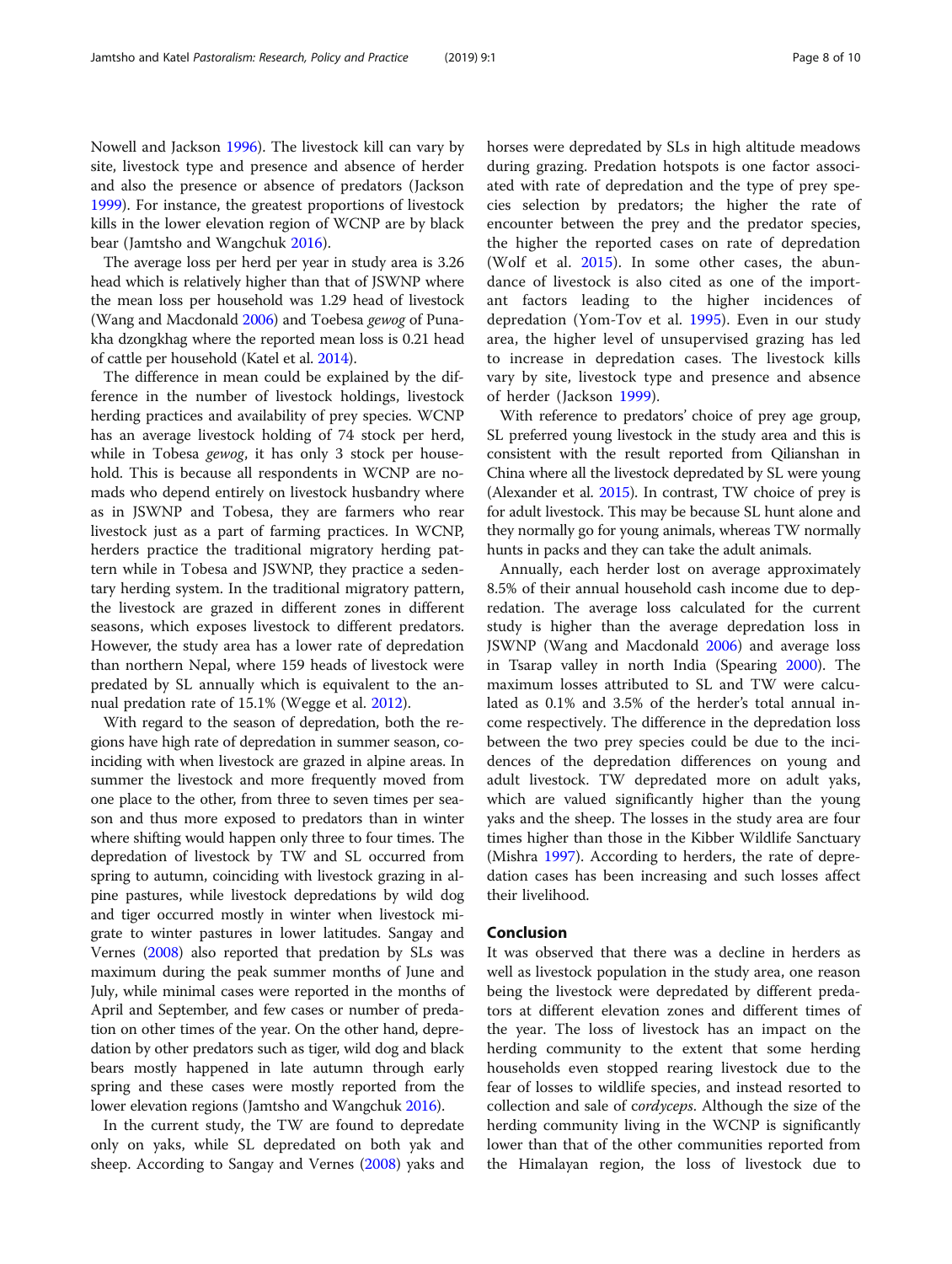<span id="page-8-0"></span>depredation appears to be significantly higher than other regions. This study however suffers from weaknesses since it could not be concluded whether the higher depredation rate of livestock happened due to the higher density of wildlife species in the WCNP or whether the depredation is higher because of the higher number of yaks grazing freely in the hotspot areas of different wildlife species. It is however clear that the loss due to livestock depredation has significantly impacted the herders' annual income, resulting in negative attitudes of the herding community towards wildlife species conservation. This study also suffers from weaknesses on recording habitat overlap and diet of the different wildlife species, which may reveal whether the kill preference of the wildlife species is livestock or whether the frequent interactions lead to the higher rate of depredation. Therefore, it is essential to understand the wildlife habitat, their overlap and migratory routes of those wildlife species. One of the solutions can be realized by reducing the number of livestock and keeping only the productive livestock, as well as implementing supervised grazing and developing effective corrals. A second solution could be realized by implementing a livestock insurance scheme in order to protect livelihood of high-altitude herding communities and reconcile biodiversity conservation.

Our findings show that the two regions of Choekhortoe and Dhur reported different depredation rates, which also indicates that the reduction in livestock population may be partly influenced by peoples' access to better alternative economic opportunities, which is also recommended for further study. Livestock intensification programmes, including pasture improvement and financial compensation, may be a potential short-term solution to reduce conflict between herders and predators. Issuing permits for cordyceps collection only to the local herders and instilling the sense of stewardship to highland herders may reduce the conflicts between wild predators and herders. This is because with more income, herders could plan and improve their herding practices so as to better protect their livestock from wild predators, if the competition with outsiders for cordyceps collection can be reduced. Getting additional financial sources may help the herders improve their guarding practices through building proper herd and corral facilities.

### **Endnotes**

 $1$ Tsamdro is a state reserve forest registered in an individual herder's name as a grazing area. <sup>2</sup>

 $^{2}Dzongkhag$  is an administrative district in Bhutan. There are in total 20 dzongkhags in Bhutan.

<sup>3</sup>Gewog is an administrative block or sub-district in Bhutan. There are in total 205 gewogs in Bhutan.

#### Abbreviation

CITES: Convention on International Trade in Endangered Species of Wild Fauna and Flora; DoFPS: Department of Forests and Park Services; IUCN: International Union for Conservation of Nature and Natural Resources; JSWNP: Jigme Singye Wangchuck National Park; MoAF: Ministry of Agriculture and Forests; WCNP: Wangchuck Centennial National Park

#### Acknowledgements

It was a tough time in the field, and we got full support from the team, thanks to Chandra Kumar Gurung, Dechen Norbu, Choki Gyeltshen and Jampel Nidup of Wangchuck Centennial National Park. Thanks to Netra Binod Sharma, UNDP, Bhutan for providing language help and proof reading the article. Lastly, thanks to anonymous reviewers for your critical comments.

#### Funding

Rufford Foundation, UK, supported fund for field data collection. Royal Government of Bhutan supported with salaries for principal investigators.

#### Availability of data and materials

All data generated or analysed during this study are included in this article.

#### Authors' contributions

YJ collected and organised the field data and did the analysis and drafting of the manuscript. OK helped in the study design, assisted in the data analysis and supported in the drafting of manuscripts. Both authors read and approved the final manuscript.

#### Ethics approval and consent to participate

Ugyen Wangchuck Institute for Conservation and Environmental Research approved this study vide research clearance no UWICE/ADM27/2015-2016/ 275 dated 07/10/2016.

#### Consent for publication

Not applicable

#### Competing interests

The authors declare that they have no competing interest.

#### Publisher's Note

Springer Nature remains neutral with regard to jurisdictional claims in published maps and institutional affiliations.

#### Author details

<sup>1</sup> Jigme Dorji National Park, Department of Forest and Park Services, Damji, Gasa, Bhutan. <sup>2</sup>College of Natural Resources, Royal University of Bhutan Lobesa, Punakha, Bhutan.

### Received: 17 July 2018 Accepted: 28 November 2018 Published online: 22 January 2019

#### References

- Alexander, J., P. Chen, P. Damerell, W. Youkui, J. Hughes, K. Shi, and P. Riordan. 2015. Human wildlife conflict involving large carnivores in Qilianshan, China and the minimal paw-print of SLs. Biological Conservation 187: 1–9.
- Bhatnagaer, Y.V., RW. Stakrey, and R. Jackson. 2000. A survey of depredation and related wildlife-human conflicts in the Hemis National Park, Ladakh (India). Snowline, Bulletin of International SL Trust. 17.
- Bhattacharya, T., and S. Sathyakumar. 2010. Sighting of Tibetan wolf Canis lupus chanko in the greater Himalayan range of Nanda Devi biosphere reserve, Uttarakhand, India: A new record. Journal of Threatened Taxa2 (12): 1345– 1348.
- Chetri, M., M. Odden, and P. Wegge. 2017. SL and Himalayan wolf: Food habits and prey selection in the Central Himalayas Nepal. PloS One 12 (2): e0170549.
- Chundawat, R. S., and Q. Qureshi. 1999. Planning Wildlife Conservation in Leh and Kargil Districts of Ladakh, Jammu and Kashmir. Dehradun, India.
- Department of Forest. 1995. Forest and Nature Conservation Act of Bhutan. Thimphu: Department of Forests, Ministry of Agriculture.
- DoFPS (Department of Forests and Park Services). 2016. National Snow Leopard Survey of Bhutan 2014–2016 (phase II) - Camera trap survey for population estimation. Thimphu: Department of Forests and Park Services, Ministry of Agriculture and Forests.